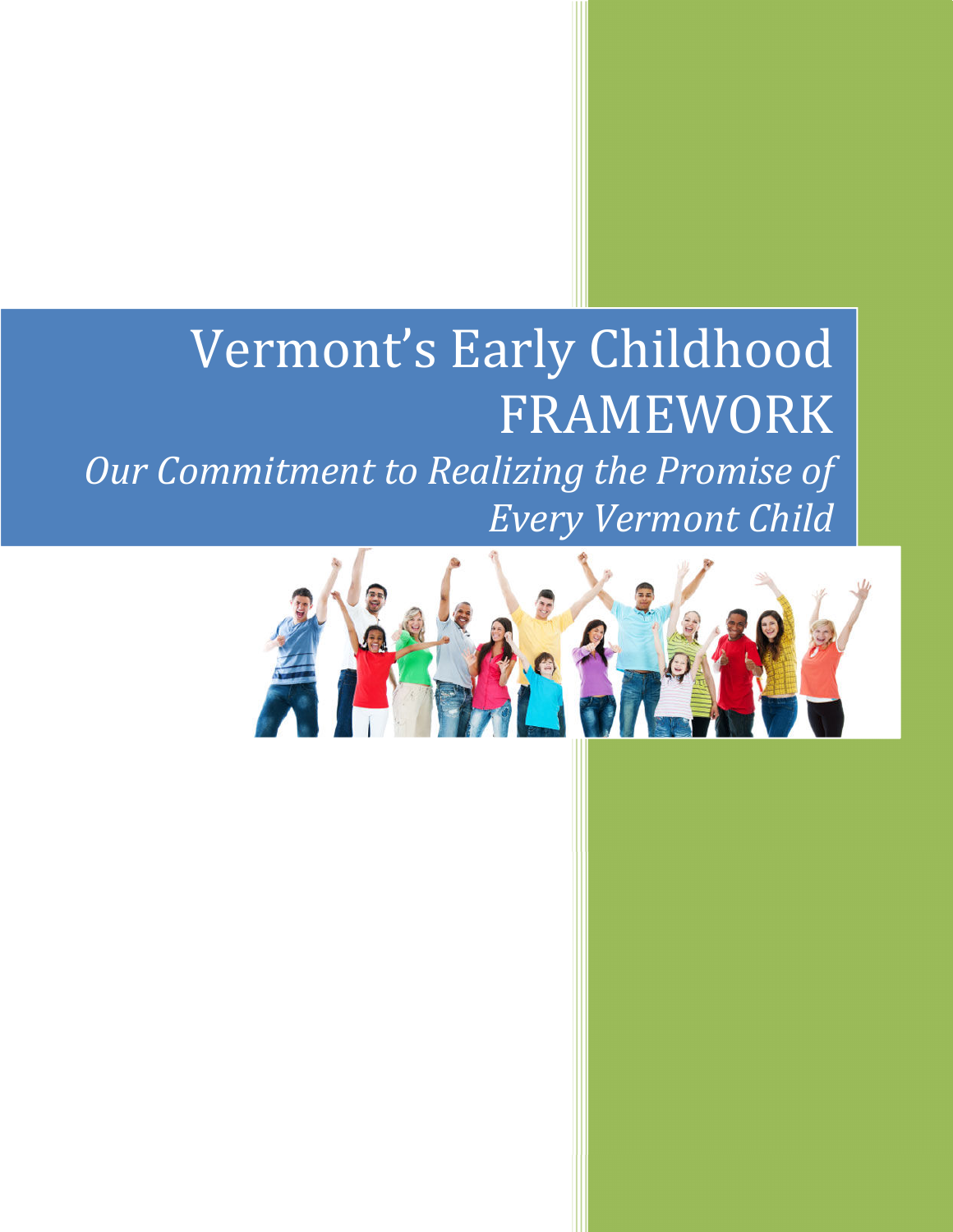## Message from Governor Shumlin

Thank you for your commitment to Vermont's youngest children. As Vermonters, we have a shared responsibility to provide a good start for all our children, and we all reap the benefits. We know that the first years of life matter because early experiences literally build the architecture of the maturing brain. The brain science is definitive: 75% of a child's brain is wired by the age of three. When children get off to a good start through access to healthcare, highquality early learning opportunities, and support from their families and communities, they have a stronger foundation for future development. This level of support through the early grades helps ensure that students continue to build a foundation to succeed in school and beyond.

When children and families thrive, Vermont thrives. Many caring and dedicated Vermonters have helped build our early childhood system over the past decades. From Dr. Dynasaur and the Early Education Initiative Grant Program to the expansion of high quality learning opportunities for our youngest children around the state, we have much to celebrate. But despite our efforts, too many Vermont families struggle to find affordable, high-quality early care and education. Too many Vermont children are not able to access valuable community resources. Too many Vermont students are not gaining the skills they need to graduate and compete in the  $21^{st}$  century workforce. We have developed this Framework to break through these barriers and help our children succeed.

Vermont is fortunate to have strong leaders in our schools, in state government, and in our businesses and communities who understand the vital importance of providing a sturdy foundation early in life. Our philanthropic community also continues to demonstrate its commitment to our children. The entire spectrum of partners —including educators, families, service providers, administrators, schools boards, and advocates – have come together to make our children a clear priority for our state. This Framework, which lays out our shared goals, sets us on an exciting course. It is my great hope that you will join me as we work in a collaborative, focused and innovative way to realize the promise of every Vermont child because they are the promise for Vermont's future.

Peter Shumlin Governor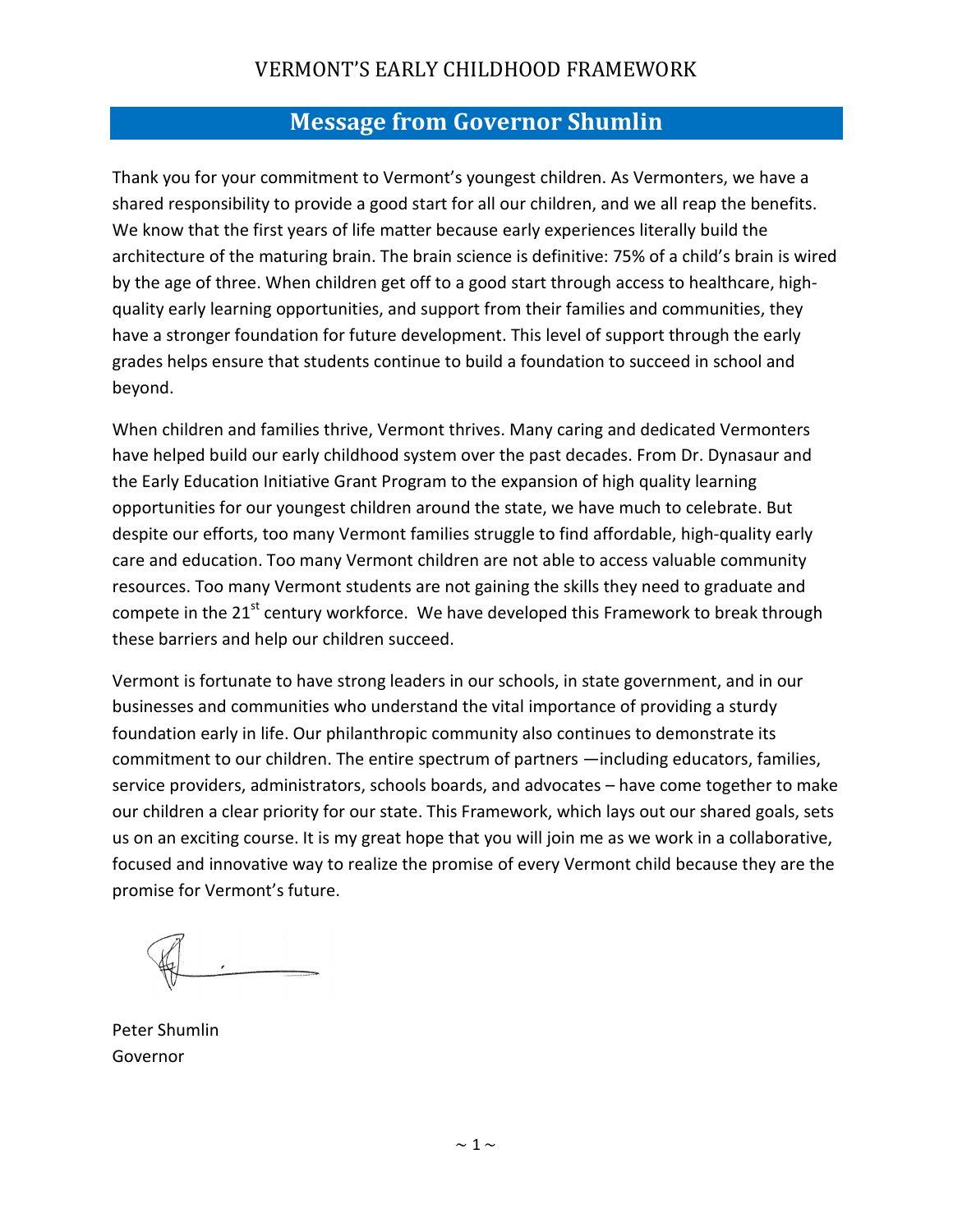#### Executive Summary

This Early Childhood Framework represents Vermont's commitment to ensure that our young children grow up happy, healthy and ready for a lifetime of learning. It recognizes that we will be better able to achieve the goals established in this Framework by sharing the responsibility and working together. It also acknowledges that we all benefit when all our children and families are thriving. Lastly, the Framework is a call to action. It prompts each of us to identify what we can do to realize the promise of every Vermont child.

Six goals are the heart of the Framework:

- Goal 1: A Healthy Start for All Children
- Goal 2: Families and Communities Play a Leading Role
- Goal 3: High-Quality Opportunities for All Children
- Goal 4: Invest Now for Our Future
- Goal 5: Know We're Making a Difference
- Goal 6: An Innovative and Connected System

When determining exactly how we are going to achieve these goals, it is helpful to have guidelines to help us chart our course. The following ten **principles** are woven into the goals and will inform the Framework's Action Plan:

- Think about the whole child
- Consider all children
- Focus on quality
- Build on what we know is working
- Take the long view
- Hold ourselves accountable
- Involve communities and families as equal partners
- Strengthen connections between education, human services and health
- Invest early
- Promote families' economic security
- Emphasize prevention
- Keep collaboration at the heart of our work together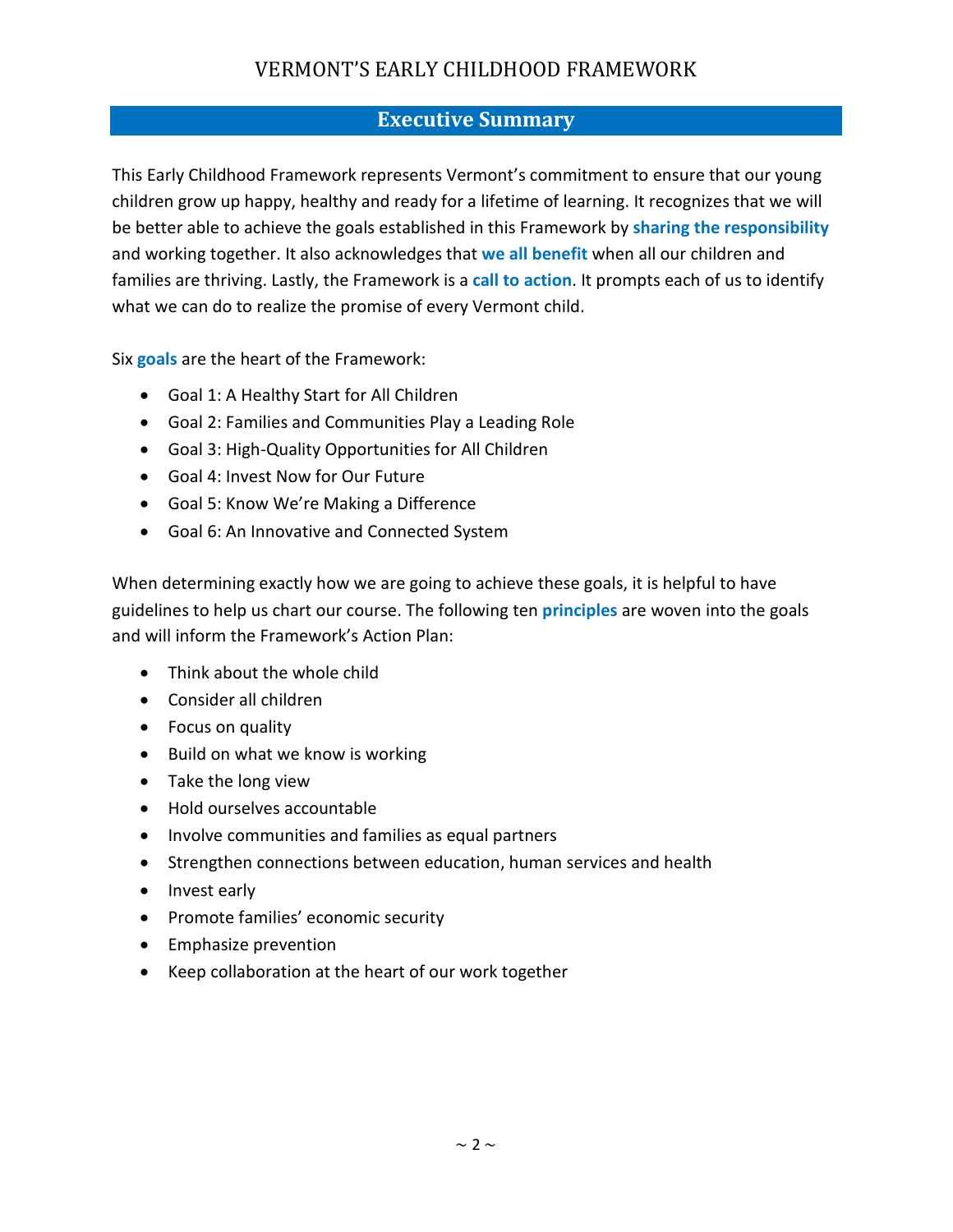#### **Introduction**

#### **Overview**

Vermont's Early Childhood Framework builds on years of exceptional work across the state to foster children's healthy development, support families and build thriving communities. It places a strong value on sharing the responsibility for ensuring that our young children grow up happy, healthy and ready for a lifetime of learning. It also recognizes that we all benefit when all our children and their families are thriving. Lastly, the Framework is a call to action. It builds on Vermont's vision and commitment to realizing the promise of every child.

The Framework is the result of a nine-month process following Governor Shumlin's announcement in January 2013 of a Governor's Early Childhood Summit. Through a partnership between the Governor's office, the Vermont Agency of Human Services and the Vermont Agency of Education, a Summit Planning Committee was convened, comprised of seventeen government, community and business leaders. This committee oversaw the planning process and the development of the Framework. This effort generated input from over 700 Vermonters through a series of regional topic sessions, on-line input, a focus group with parents, and a Summit Family Advisory Committee made up of thirteen parents from around the state.

#### Definition of "Early Childhood"

The Framework defines "early childhood" as birth through third grade. It also emphasizes the importance of good health care for pregnant women and young families. It promotes seamless transitions from early childhood to elementary school. The Framework lays the groundwork for a collaborative approach to building a comprehensive and integrated early childhood system that promotes healthy child development and family stability.<sup>1</sup> It articulates common goals and begins to create a common language across disciplines.

#### The Framework's Key Elements

The Framework creates a new, unified approach to improving child outcomes by:

- Establishing goals that reflect new ways of thinking about the role of funding, families, communities, the delivery of services and access to community resources;
- Asking us to hold ourselves accountable to each other in new ways;
- Focusing our work as partners to more effectively support children and their families.

 1 See the "Definitions" section at the end of the document for the definition of an early childhood system.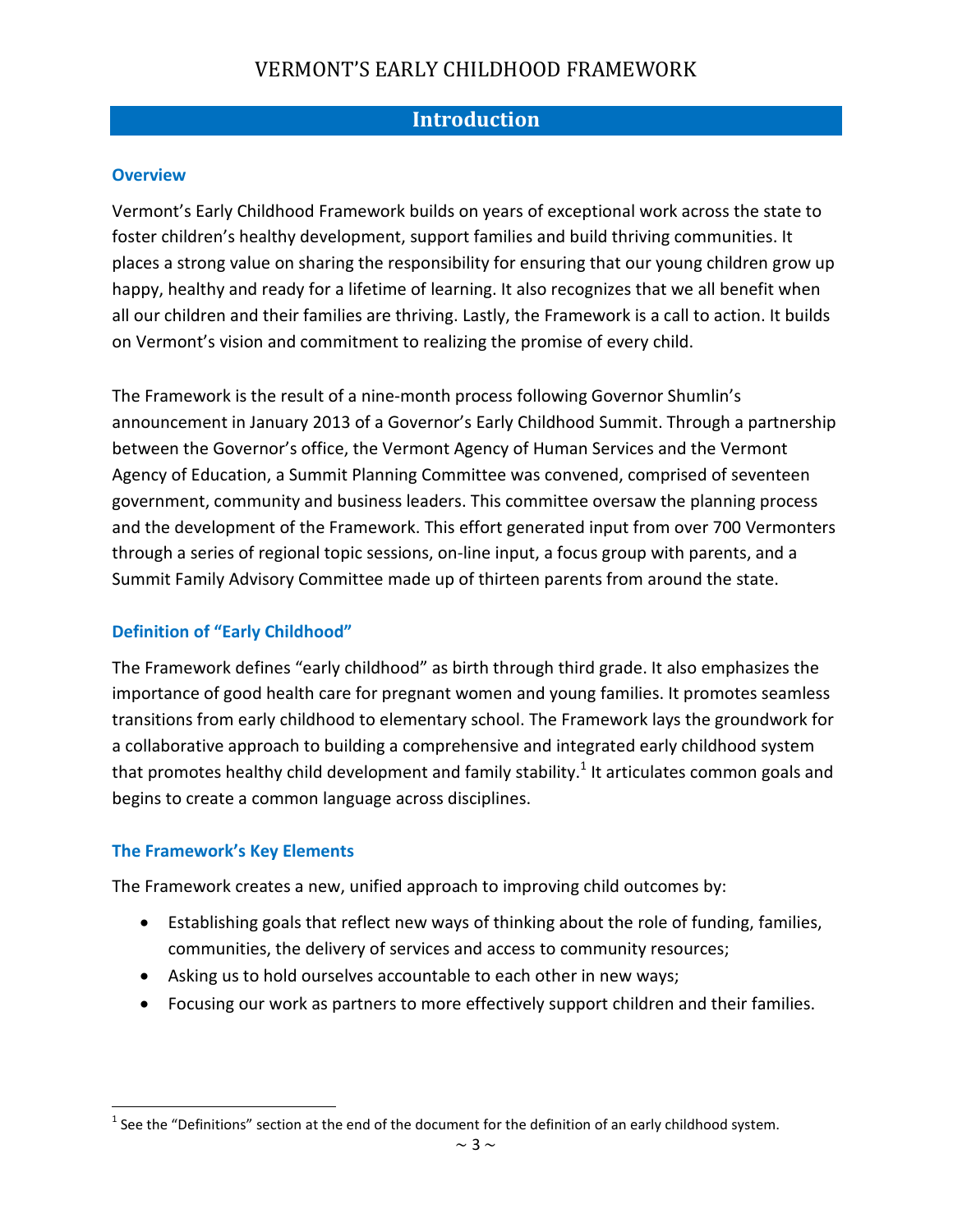#### The Framework's Practical Applications

The Framework will:

- Establish shared accountability for the well-being of all children, regardless of family income, cultural background, town of residence, or special needs;
- Guide all efforts to strengthen and expand policies, programs and initiatives designed to ensure young children's healthy development and to support families with young children;
- Guide future planning and decision-making regarding early childhood policy, programming and financing; and
- Inform the Framework's statewide Action Plan.

#### The Framework and the Accompanying Action Plan

The Framework shows Vermonters where we want to go as a state and lays out principles to guide us. The accompanying Action Plan will be our road map. It will help us implement the goals in the Framework by identifying how we are going to achieve our goals and how we are going to measure success. In order to remain a living, relevant document to guide our work together, the Action Plan will be re-visited annually by state and community leaders.



**VISION STATEMENT**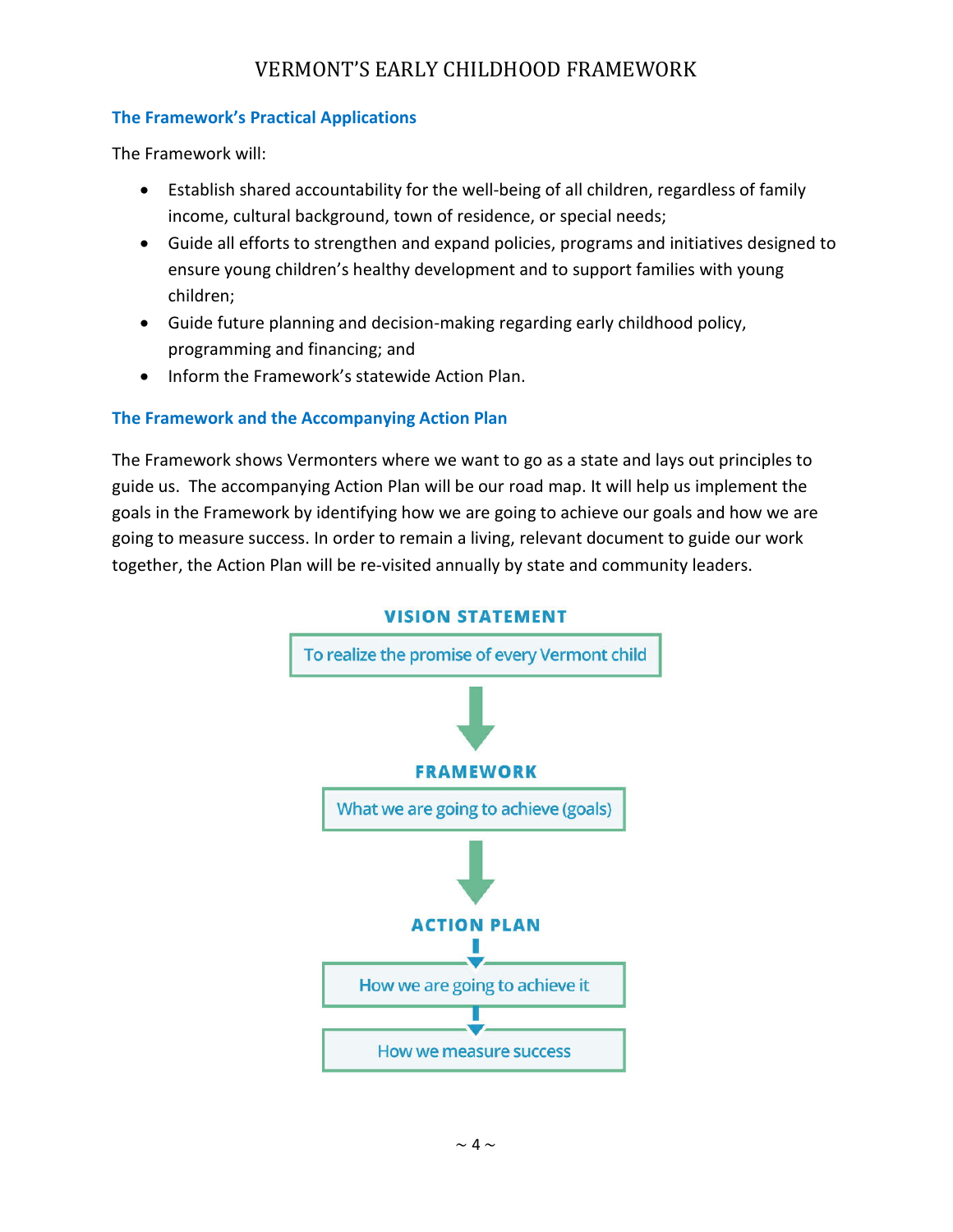The Framework and Action Plan envision a role for everyone who has a stake in our children's well-being. Achieving our goals will require the involvement of diverse partners and resources beyond state government. With the development of this Framework and the accompanying Action Plan, Vermonters will have two concise guiding documents that can be used by everyone who shares the vision of realizing the promise of every Vermont child and wants to be a part of making that vision a reality.

#### **Goals**

The following six goals build on what is working well for Vermont's young children and their families and address where we are falling short:

Goal 1: A Healthy Start for All Children Goal 2: Families and Communities Play a Leading Role Goal 3: High-Quality Opportunities for All Children Goal 4: Invest Now for Our Future Goal 5: Know We're Making a Difference Goal 6: An Innovative and Connected System

These goals are intended to keep everyone who is comitted to the healthy development of Vermont's young children headed in the same direction. They are also meant to inform and shape—not replace—individual agency or organizational plans. They were developed to create alignment throughout the early childhood system. Most importantly, these goals will help us get to our final destination: a state where all children —regardless of where they live, family income, cultural background or special needs—have the opportunity to realize their full potential.

In order to build on the excellent work that has been done to foster the well-being of Vermont's children, the process for developing these goals included the following steps:

- A crosswalk of over thirty planning documents dating back at least a decade, which highlighted areas of agreement, areas where there is a lack of alignment, and gaps in our thinking;
- Ten pre-Summit focus sessions, a parent focus group, responses to a parent survey, online input and feedback collected during a public comment period following distribution of the first draft of the Framework;
- Analysis provided by the Summit Planning Committee and the Race To The Top-Early Learning Challenge Drafting Team.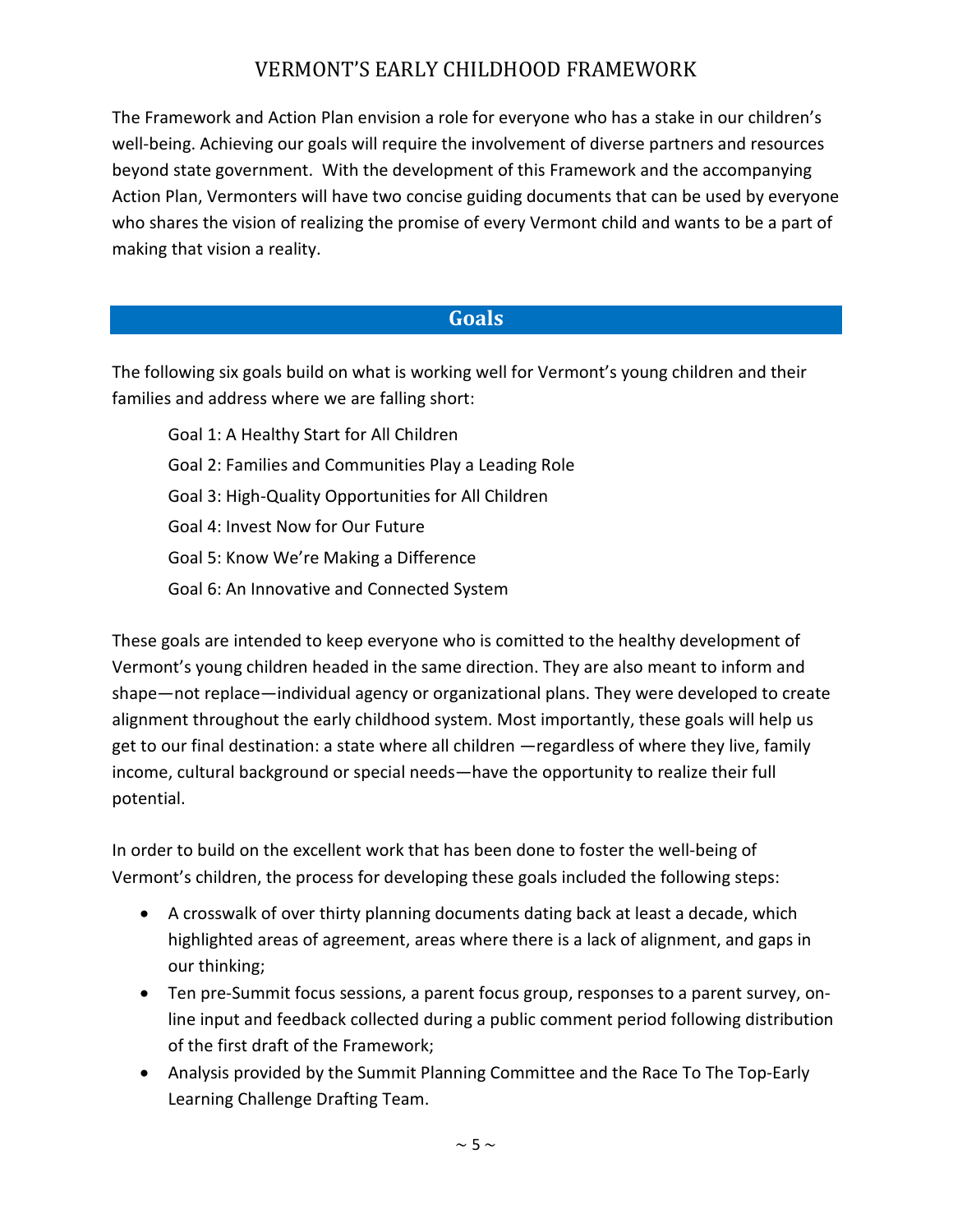#### Goal 1: A Healthy Start for All Children

Comprehensive prenatal care, including dental care, health screenings, nutrition, health education and referral to community resources, improves infant health and is vital for Vermont's children to get a healthy start. In addition, high-quality health care for young children is important to building a strong foundation. The Vermont Department of Health adopted the American Academy of Pediatrics' Bright Futures: Guidelines for Health Supervision for Infants, Children and Adolescents as our guideline for health promotion, preventive care, counseling (safety, nutrition, psycho-social), screenings (e.g., growth/development), and immunizations.

The following principles are integral to our efforts to ensure a healthy start for all children:

- $\bullet$  High-quality care provided by medical homes<sup>2</sup> should be incorporated in a more intentional way into Vermont's early childhood system.
- Early care and education programs, as well as elementary schools, are essential partners with medical homes to ensure a healthy start for Vermont's children.
- Schools are a focal point from which to identify children with unique challenges, to increase student access to health and dental services and to coordinate these efforts in order to avoid duplication and reduce stress on children and families.

## Goal 2: Families and Communities Play a Leading Role

Families and communities must be at the table when decisions are being made about how public and private dollars will be invested in our early childhood system. We must always ask if a proposed idea or program is respectful, family-driven and mindful of families' strengths. It is critical that individuals working with families and communities understand and are sensitive to differences in culture and language. Policies and funding decisions must allow for flexibility and regional approaches.

The following principles must inform all interaction with families:

• Respectful and honest interactions;

.<br>-

- Family-driven process so that each family defines their goals and has ownership of their outcomes, which includes increasing the knowledge of parenting and child development among family members;
- Relationship-based behaviors and actions that are supported by the overall early childhood system;

 $^2$  A medical home is defined as community-based primary care which provides high-quality, planned, familycentered health promotion and prevention.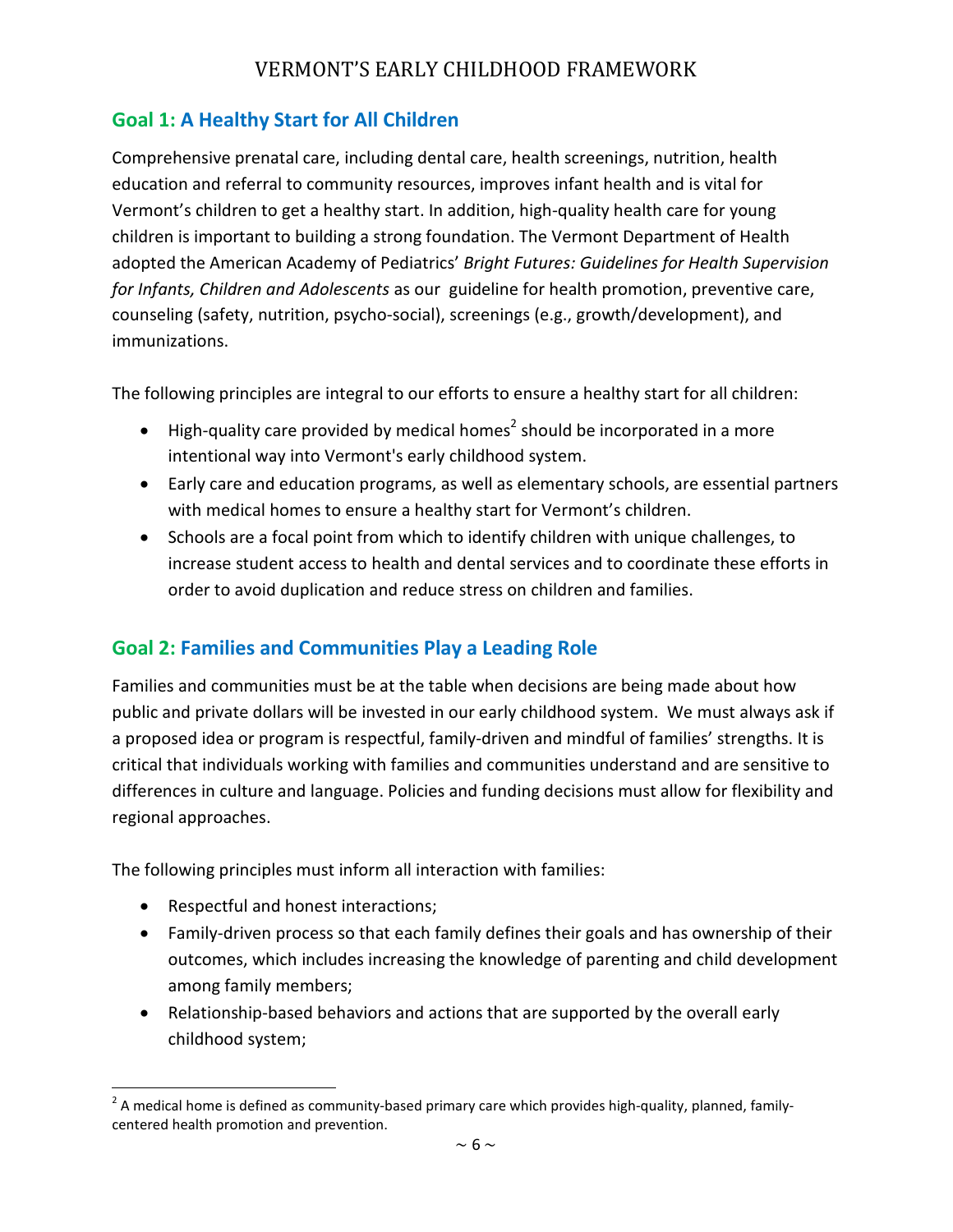- Community-based focus to help support child and parental resiliency, a sense of belonging, and an appreciation of resources and connections within the community;
- Reciprocity through everyone sharing, giving, receiving and contributing their strengths, gifts, and abilities;
- Equitable process so that family members with similar needs and interests have equal opportinities to access resources;
- Inclusive settings to meet the needs of all children from birth through third grade;
- Sustainable, realistic, efficient and effective approach for family engagement plans and funding;
- Transparency; and
- Data-driven and evaluation-based processes.

## Goal 3: High-Quality Opportunities for All Children

When communities have the resources they need to support children's healthy development and family stability, children and families thrive. To achieve this, Vermont's early childhood system must be designed with the diverse needs of all children in all settings in mind, regardless of family income, children's special needs, or town of residence. This requires a holistic view of what children need to thrive; an emphasis on quality, accessibility and affordability; a simultaneous focus on care and learning, especially in the early years; and special attention paid to families' economic security.<sup>3</sup>

Children do best when they enjoy supportive, responsive relationships with adults and with other children wherever they are. Research tells us that positive, caring relations are essential to promoting children's healthy development and learning. A comprehensive early care, health and education system must ensure that all children, from infancy through third grade, have the option to access high-quality early learning and development programs staffed by supportive, responsive and knowledgeable early childhood educators. A strong foundation enables children to start kindergarten ready to be successful and to experience the joy of lifelong learning.

Several principles should guide development of an aligned, child-centered educational continuum that sustains and expands children's positive outcomes:

- Early childhood settings for children 0-5 meet high program standards, and K-3 programs meet school standards.
- All early learning and development programs from infancy through third grade are responsive to children and families with diverse cultural and linguistic backgrounds and inclusive of children with developmental delays and special needs.

 3 See the "Definitions" section at the end of this document for a definition of "economic security."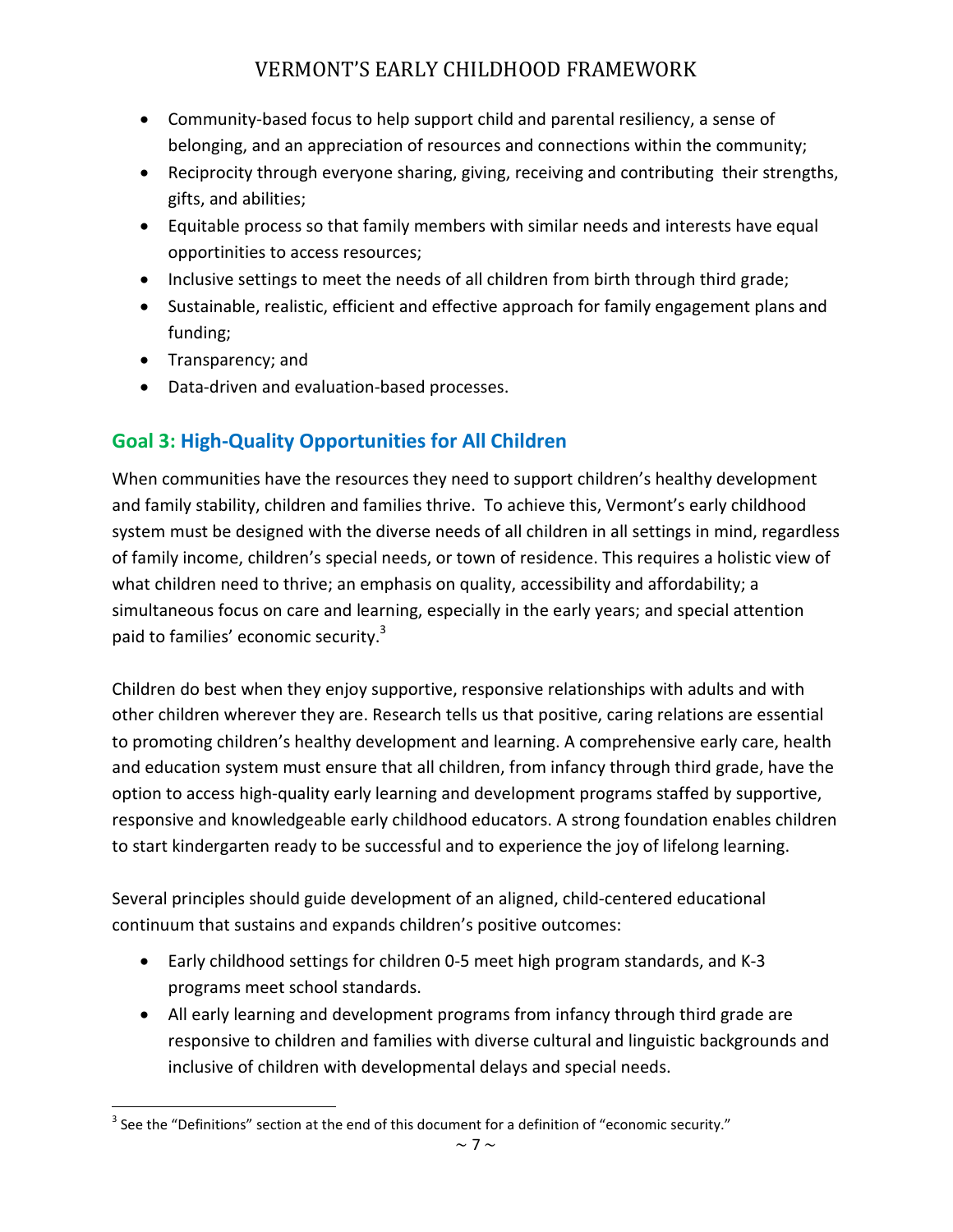- Early childhood educators are knowledgeable, use evidence-based practices and are supported through adequate compensation and quality preparation and professional development offered across all sectors of the early childhood field (i.e., infants through third grade).
- Early childhood educators recognize the importance of families as their child's first educator and use practices that affirm families' role.

Part of this goal involves promoting families' economic security. "Research shows that family economic security is a key to creating the conditions that help children be successful in learning, in school and in life."<sup>4</sup> A family is economically secure when it is able to meet its financial needs in ways that promote the health and well-being of parents and children. Economic security means that families do not fall into poverty when they cannot work. It also means that when workers lose their jobs, they have time to look for another or upgrade their education and skills without suffering severe hardship.

## Goal 4: Invest Now for Our Future

<u>.</u>

Vermont's communities need a sufficient and sustainable level of funding to be able to provide and maintain the critical resources that promote healthy development for children and economic security for families, especially during the first three years of life. We must embrace a structure that supports a shared responsibility among government, private foundations, businesses and local communities. We must intentionally invest in supports and services for young children and their families that build individual resilience and foster the strength of Vermont into the future.

The following principles must guide discussions among government, foundations, businesses, policymakers, communities and parents as to how to invest early childhood dollars most wisely:

- Allow for funding to be available to agencies, schools, service providers and communities in a way that permits them to be responsive to changing needs at the community level;
- Invest in early childhood and school-based programs that achieve desired results and can be replicated in other communities;
- Ensure adequate funding when programs are scaled up so they do not get watered down;
- Be creative about tapping existing federal funding streams for health care, human services and education;

<sup>&</sup>lt;sup>4</sup> W.K. Kellogg Foundation,<<u>http://www.wkkf.org/what-we-support/secure-families.aspx</u>>, 15 October 2013.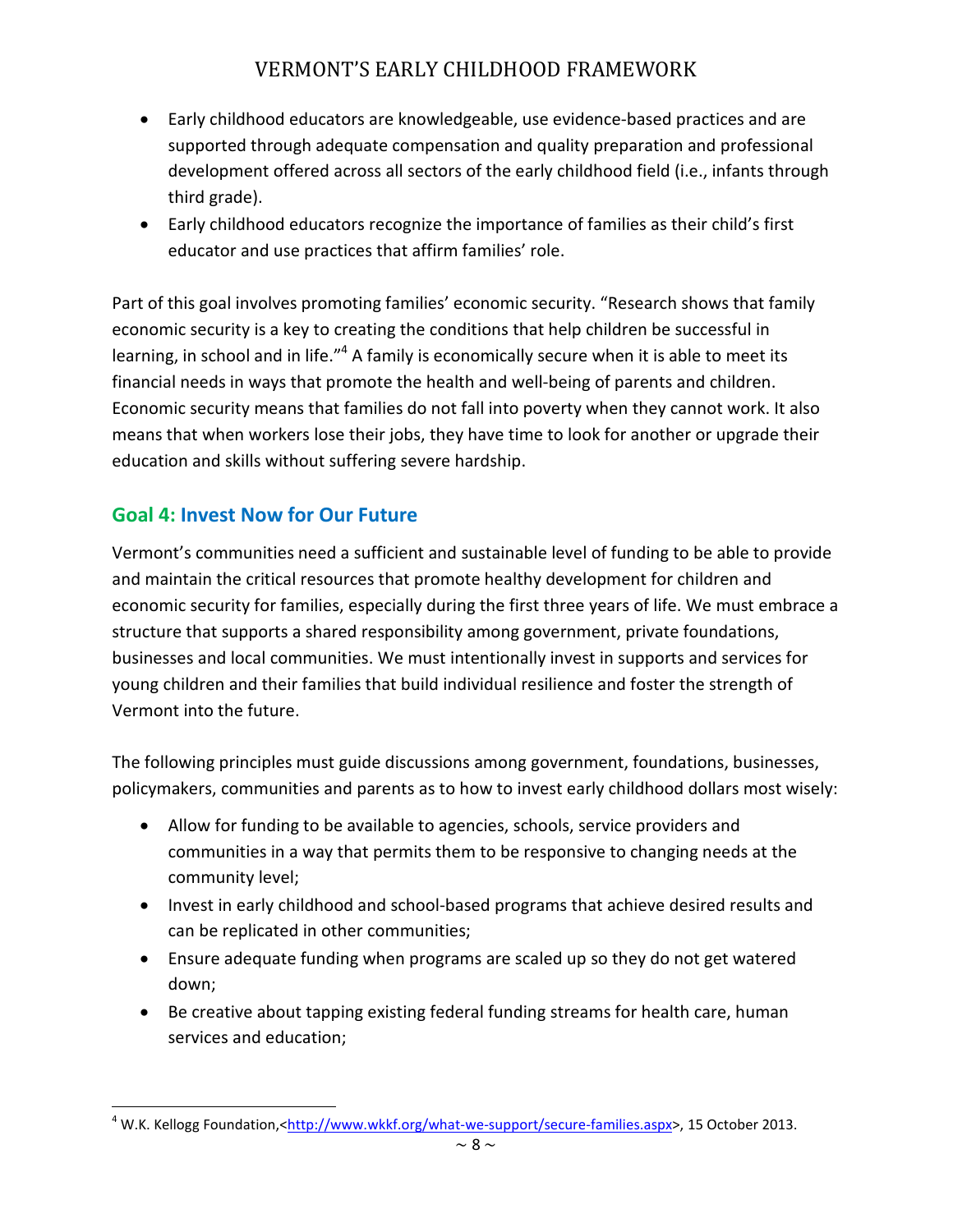- Identify new funding sources through diversification and tapping public, private and community resources;
- Be transparent in the early childhood financing arena;
- Remember that businesses and private funders are strong investors in Vermont's future;
- Require program accountability by linking funding to quality and defined results;
- Focus new and existing investments on promotion and prevention;
- Prioritize the services and supports that help children get off to a good start.

#### Goal 5: Know We're Making a Difference

Children, families, communities and our economy are strengthened when we utilize strategies and create supports based on what research tells us leads to positive child outcomes. Public and private funders should allocate resources based on rigorous evidence of effectiveness. Policy officials, service providers, schools, communities and parents should be accountable to each other and keep children at the center of all decisions.

Program operation and funding design must build in ongoing performance evaluation, flexible policies, and continuous quality improvement from the start. Lastly, good data must inform policy and decision making and support continuous quality improvement. When we use data to make decisions and assess our progress towards stated goals, it is much easier to know if we are hitting the mark or need to change our approach.

Two principles are central to this goal: build on what we know is working and hold ourselves accountable. This means being willing to change course if we don't get the results we were looking for and reconsidering the way we have done things in the past.

#### Goal 6: An Innovative and Connected System

Vermont's early care, health and education system is designed to optimize children's healthy development and family stability. This is achieved by providing a continuum of high-quality resources that are community based and reflective of each community's assets and needs. This requires having a broad array of flexible and responsive services that are sufficiently resourced to respond to challenges facing children and families. These include employment, housing, transportation, and the basic necessities required to ensure economic security and family stability.

The components of an innovative and connected early childhood system include:

• A highly skilled and stable workforce that shares common knowledge and skills across the education, human services and health sectors;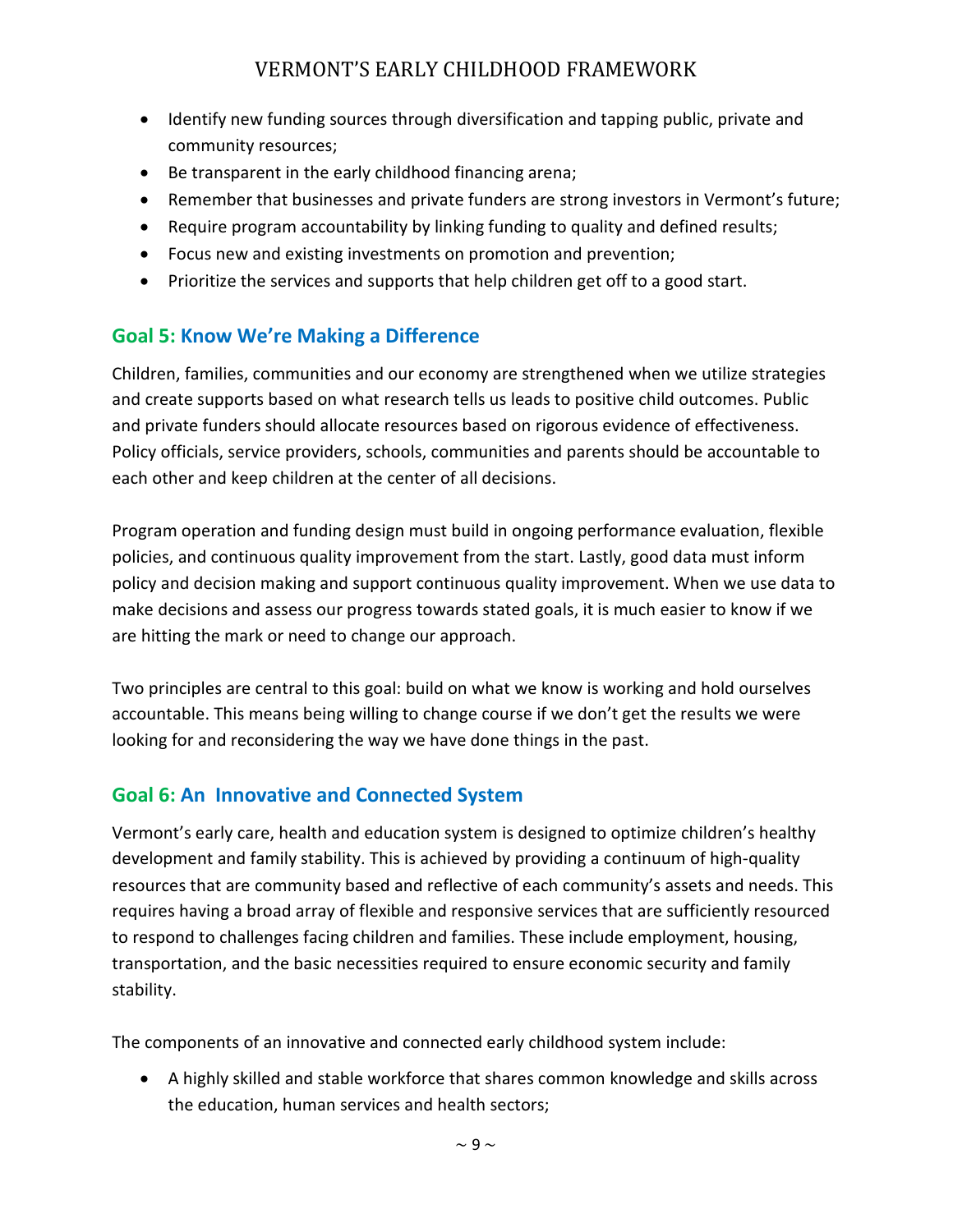- A robust array of services that include necessary supports that reside outside of the traditional early childhood system, such as employment and economic services, transportation, housing, food security and public safety;
- A formal, recognized structure that is statewide but community based and is responsible for bringing families, service providers, policy makers and community members together to design, implement and support the early childhood system in their community and region in a manner that brings services together to maximize resources and assure easy access for families;
- Shared accountability across all programs and services for promoting and assuring the developmental well-being and success of all children and their families;
- Mechanisms that promote cross-sector communication, collaboration and teamwork.

Two priniciples are integral to this goal: an emphasis on collaboration, and the importance of strengthening connections among the education, human services and health sectors.

# **Definitions**

To ensure that we are pulling in the same direction and working towards the same goals, we need to be able to communicate effectively with one another. This requires having a common, unifying language. Below are definitions of key terms used in the Framework. The pre-Summit topic sessions identified additional, commonly-used terms that also need a shared definition. This will be addressed during the development of the Action Plan.

Early childhood: Birth through third grade, and a focus on healthy pregnancy

Early childhood system: "Multiple players, processes and revenue streams that are organized to accomplish a larger purpose."<sup>5</sup> An early childhood system encompasses a wide range of community resources and supports that help ensure children's healthy development. They include early care, health and education services including but not limited to:

- Early care and education—child care and preschool/pre-k in home- and centerbased settings, including Head Start and Head Start;
- Education in our elementary schools (kindergarten through third grade);
- Medical care;
- Dental care;

.<br>-

- Speech, physical and occupational therapy;
- Mental health counseling;

<sup>&</sup>lt;sup>5</sup> Doug Easterling, Ph.D. and Liz Arnold, Ph.D., Reclaiming Futures Leadership Institute, Wake Forest School of Medicine, PowerPoint presentation, May 18, 2011.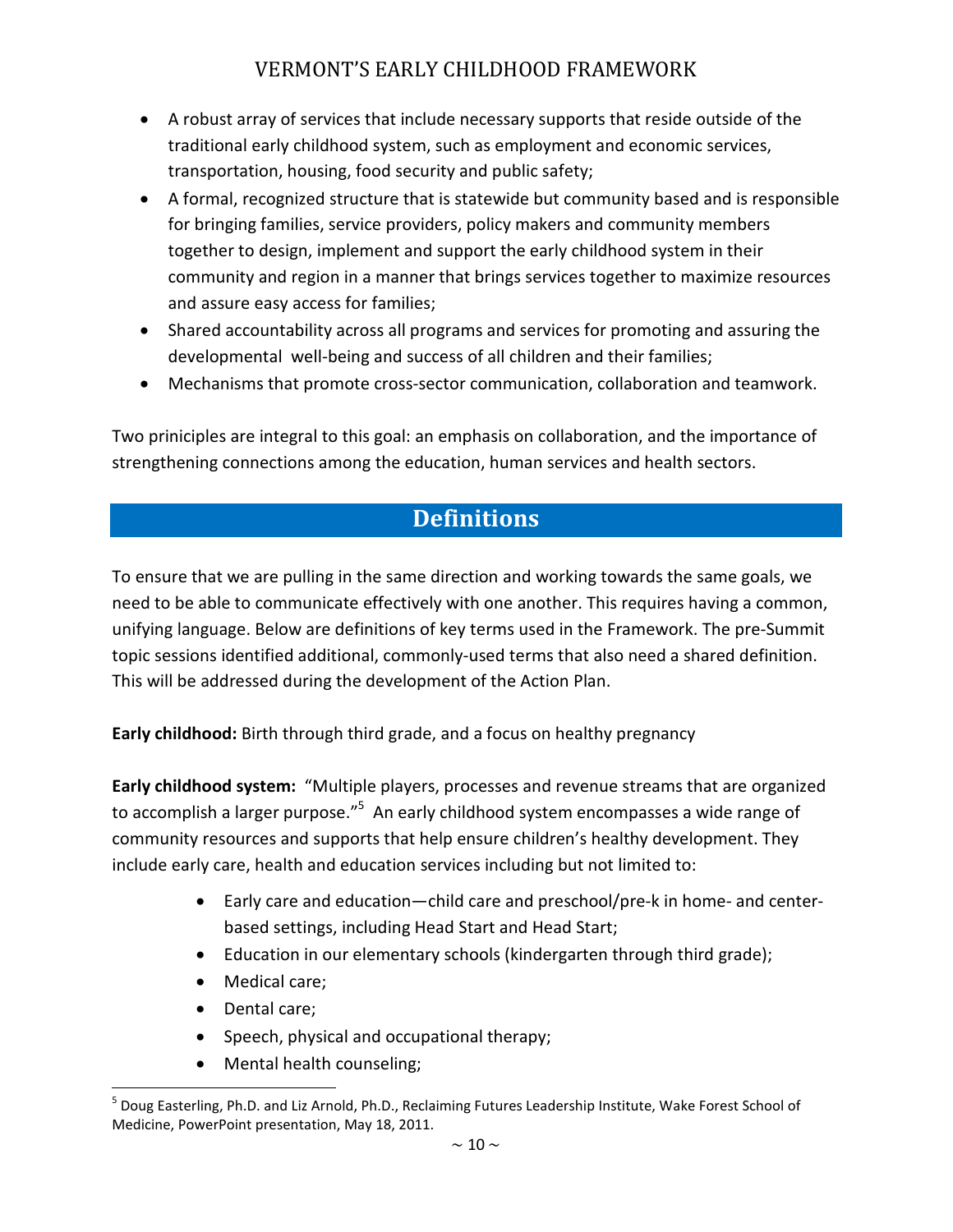- Home visiting;
- Child protective services;
- Resources that promote family's economic security and stability.

Economic security: "A family is economically secure when it is able to meet its financial needs in ways that promote the health and well-being of parents and children. Economic security means that families don't fall into poverty when they cannot work or work is unstable. It means that when workers lose their jobs, they have time to look for another or upgrade their education and skills without suffering severe hardship. Economic security also means that no child in America is hungry or homeless, and that families have personal savings as well as a strong public safety net to help regain their footing in the economy when they face challenging economic times. There are two fundamental building blocks to family economic security and opportunity—an adequate and stable income alongside savings and other assets that can sustain families."<sup>6</sup>

Moving along a continuum from coordination to cooperation to collaboration takes time, practice and commitment. "Collaboration is the most intense level of working together. It is a structure and a process for creating change. $"$ 

Coordination: "Two or more agencies operate autonomously, yet work together to avoid duplication by sharing information and activities."<sup>8</sup>

Cooperation: "By sharing information and activities, some service integration between two or more entities occurs, but agencies do not lose autonomy. When we are cooperating, we see our common interests and values. Individual relationships are supported by the organizations they represent. Missions & goals of the individual organizations are reviewed for compatibility. Some project-specific planning is required."<sup>9</sup>

Collaboration: "A mutually beneficial and well-defined relationship entered into by two or more entities to achieve common goals that could not be achieved by working alone. When we truly collaborate, we no longer protect our own possessions or turf, but come

<u>.</u>

<sup>&</sup>lt;sup>6</sup> Boteach, Melissa; Brown, Desmond; Fremstad, Shawn; Moses, Joy; Cauthen, Nancy K., <u>Restoring Shared</u> Prosperity: Strategies to Cut Poverty and Expand Economic Growth, Half in Ten, The Coalition on Human Needs, The Leadership Conference on Civil and Human Rights, The Center for American Progress Action Fund, The Annie E. Casey Foundation, The Ford Foundation, 2011, pg. 88.

<sup>&</sup>lt;sup>7</sup> Illinois Early Childhood Collaboration, What Is Early Care and Education Collaboration?, p. 1. <http://ilearlychildhoodcollab.org/>

 $^8$  Ibid, p. 2.

 $<sup>9</sup>$  Ibid.</sup>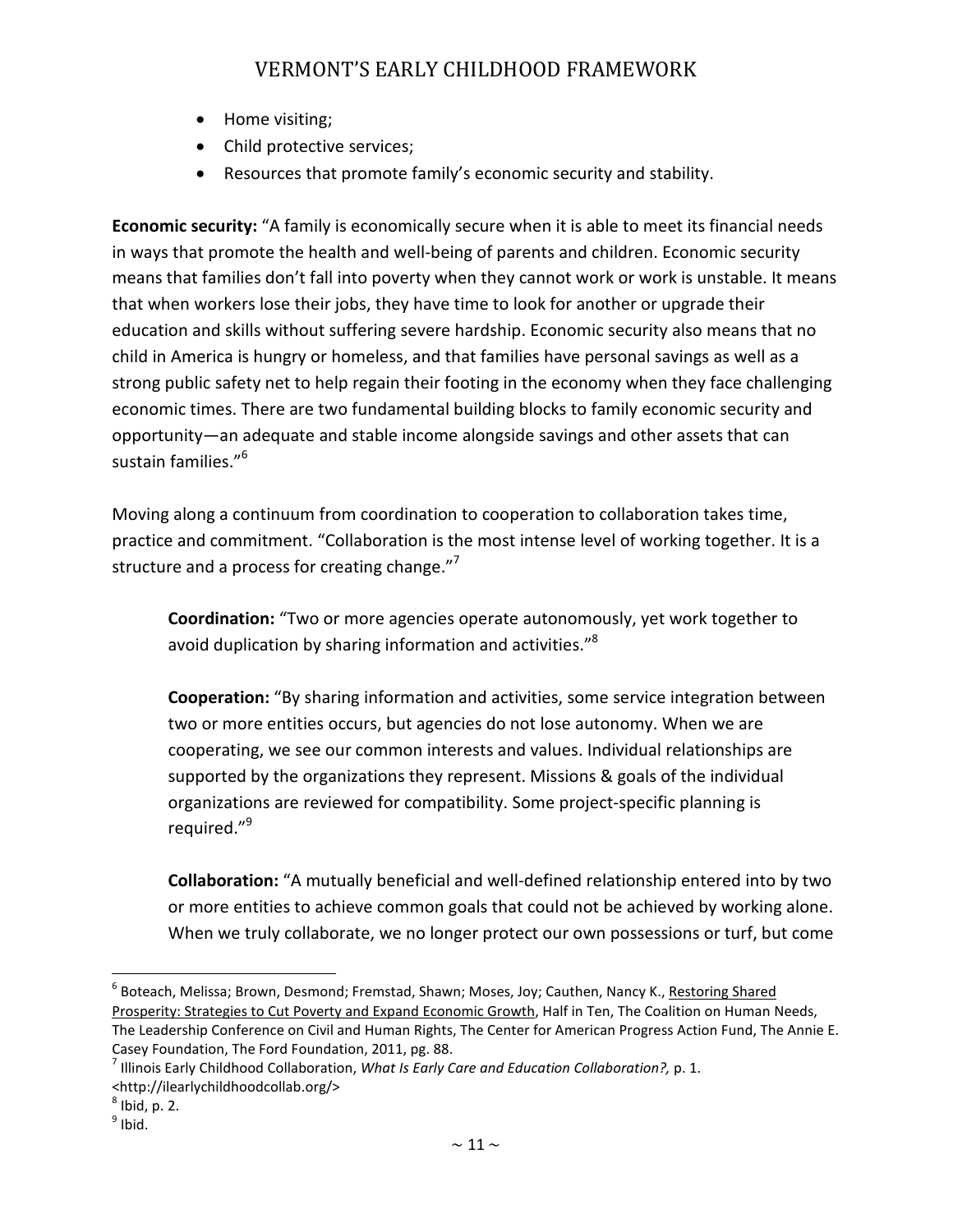together to create something different and larger than either or our former parts. Common, new mission and goals are created. More comprehensive planning is required; many levels of communication are created, since clear information is a keystone of success. Control and risk are shared and mutual. In our collaborative moods, our language changes. We become linked together to accomplish a new thing neither of us thought about before we came together and listened to each other. Power is shared, resources are pooled."<sup>10</sup>

Likewise, shifting resources and attention from treatment to promotion and prevention is a process. It takes time, intentionality and commitment. Many policymakers think about this as a continuum as well, starting with opportunities and community-based services available to all Vermonters to intensive services for children who are struggling day to day.

Promotion: Helping all children, all families and all communities understand the impact of behavior on healthy development and learning. Promotion includes activities that begin with a focus on individual behavior and expand to include a wide range of social and environmental influences.

Prevention: Helping all children and all families build protective factors $^{11}$  and healthy habits that support them to be their best even under stress. Prevention-focused activities are intended to reduce risks and/or mitigate stress that undermines healthy development child and family strengths.

Early intervention: Helping children and families as soon as possible when particular needs or challenges are recognized. Related activities are geared toward identifying and assessing concerns that may impede healthy development early so that timely and appropriate services and supports are provided to maximize potential.

Treatment: Helping children and families manage emotional, mental or physical health challenges and heal. Services and supports are intended to improve the condition, symptoms and/or disabilities related to an identified diagnosis.

 $10$  Ibid.

-

 $11$  "Protective factors are conditions or attributes in individuals, families, communities, or the larger society that, when present, mitigate or eliminate risk in families and communities that, when present, increase the health and well-being of children and families. Protective factors help parents to find resources, supports, or coping strategies that allow them to parent effectively, even under stress." U.S Department for Health and Human Services, Administration for Children and Families, <https://www.childwelfare.gov/can/factors/protective.cfm> 10 October 2013.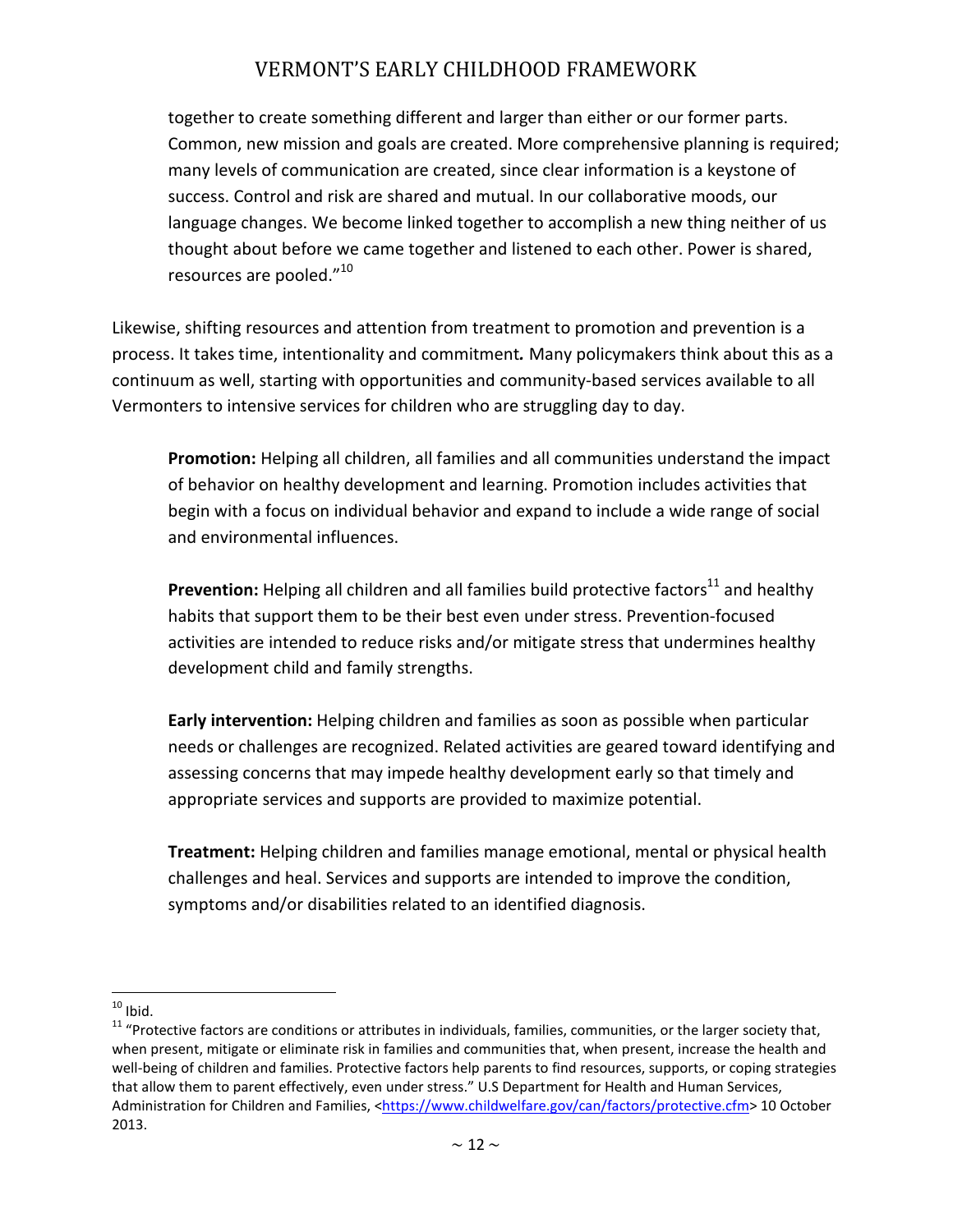Long-term supports: Helping children and families address a complicated or long-lasting disability or condition. This includes on-going services and supports that provide relief, maximize healthy functioning and improve the quality of life.

#### "Thanks to all who have worked to develop this Framework and ensure that Vermont continues to be a great place to raise a child."

Peter Shumlin Governor

For more information about the Framework and the Action Plan, contact: Building Bright Futures 600 Blair Park, Suite 306, Williston, VT 05495 802-876-5010 or 802-876-5011 info@buildingbrightfutures.org

October 29, 2013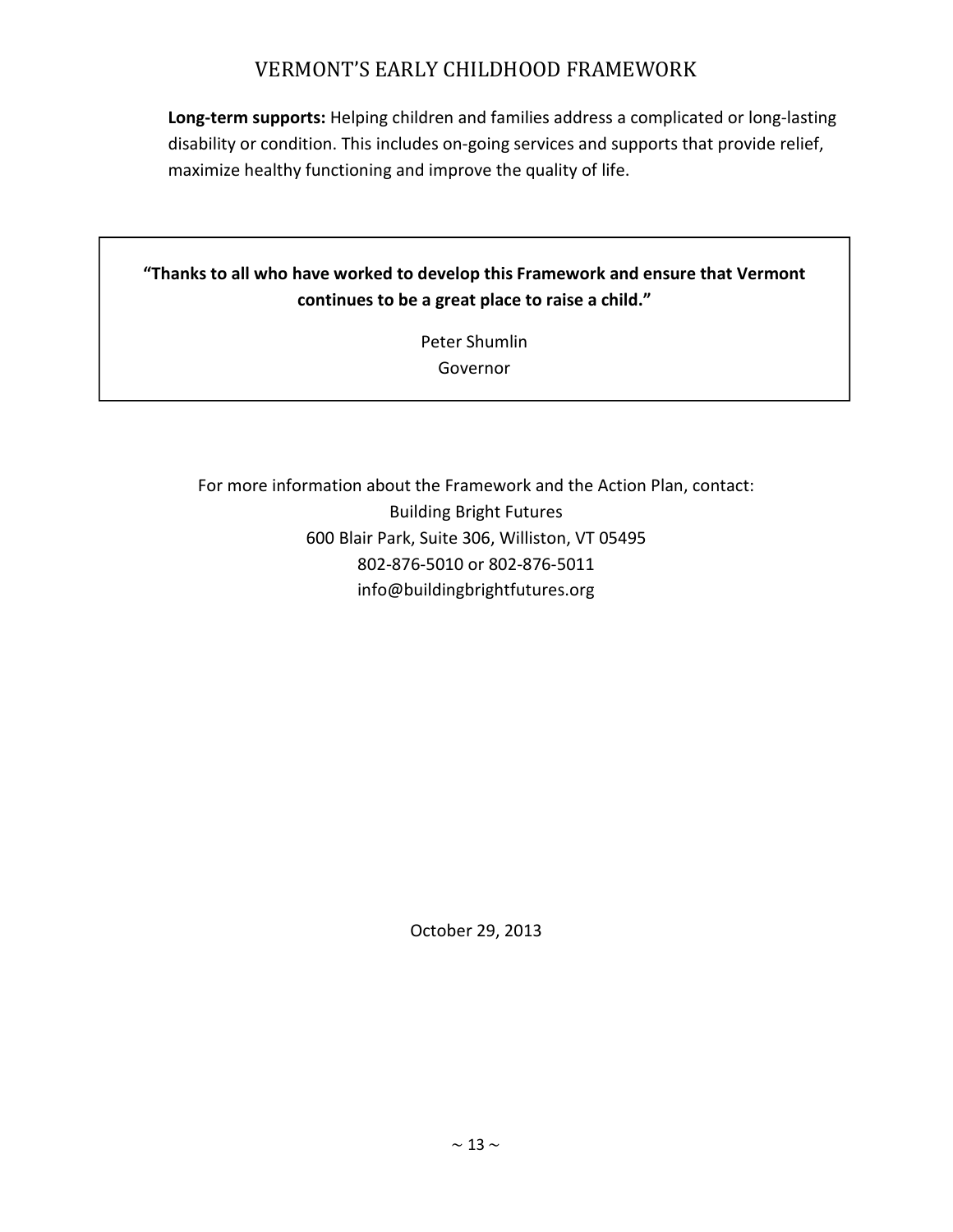## Appendix A

Governor Peter Shumlin wishes to thank the following partners for their commitment to developing this Framework. Their sustained support will be critical to realizing the promise of every Vermont child and creating the comprehensive early childhood system envisioned in this Framework.

#### Summit Planning Committee

Charlie Biss, Director, Children, Adolescent and Family Unit, Vermont Department of Mental Health

Kim Coe, Director of Residential and Community Treatment Programs, Lund Family Center

Julie Coffey, Executive Director, Building Bright Futures

Andrea Cohen, Executive Director, Vermont Businesses for Social Responsibility

Sheila Duranleau, Associate Director, Central Vermont Community Action Head Start

Manuela Fonseca, Early Education Coordinator, Vermont Agency of Education

Kim Friedman, Summit Planner, West River Consulting

Eddie Gale, Program Director, A.D. Henderson Foundation

Cynthia Greene, Health & Early Childhood Systems Coordinator, Child Development Division

Breena Holmes, Director, Maternal & Child Health Division, Vermont Department of Health

Monica Caserta Hutt, Director of Policy and Planning, Vermont Agency of Human Services

Kim Keiser, Vermont Project Director, Turrell Fund

Diana Langston, Director, Essential Early Education, Burlington School District

Robyn Freedner-Maguire, Coordinator, Vermont Early Childhood Alliance

Reeva Murphy, Deputy Commissioner, Child Development Division, Department for Children and Families

Alyson Richards, Director of Special Projects and Inter-Governmental Relations, office of Governor Peter Shumlin

Mary Barrosse Schwartz, Executive Director, VBR Research and Education Foundation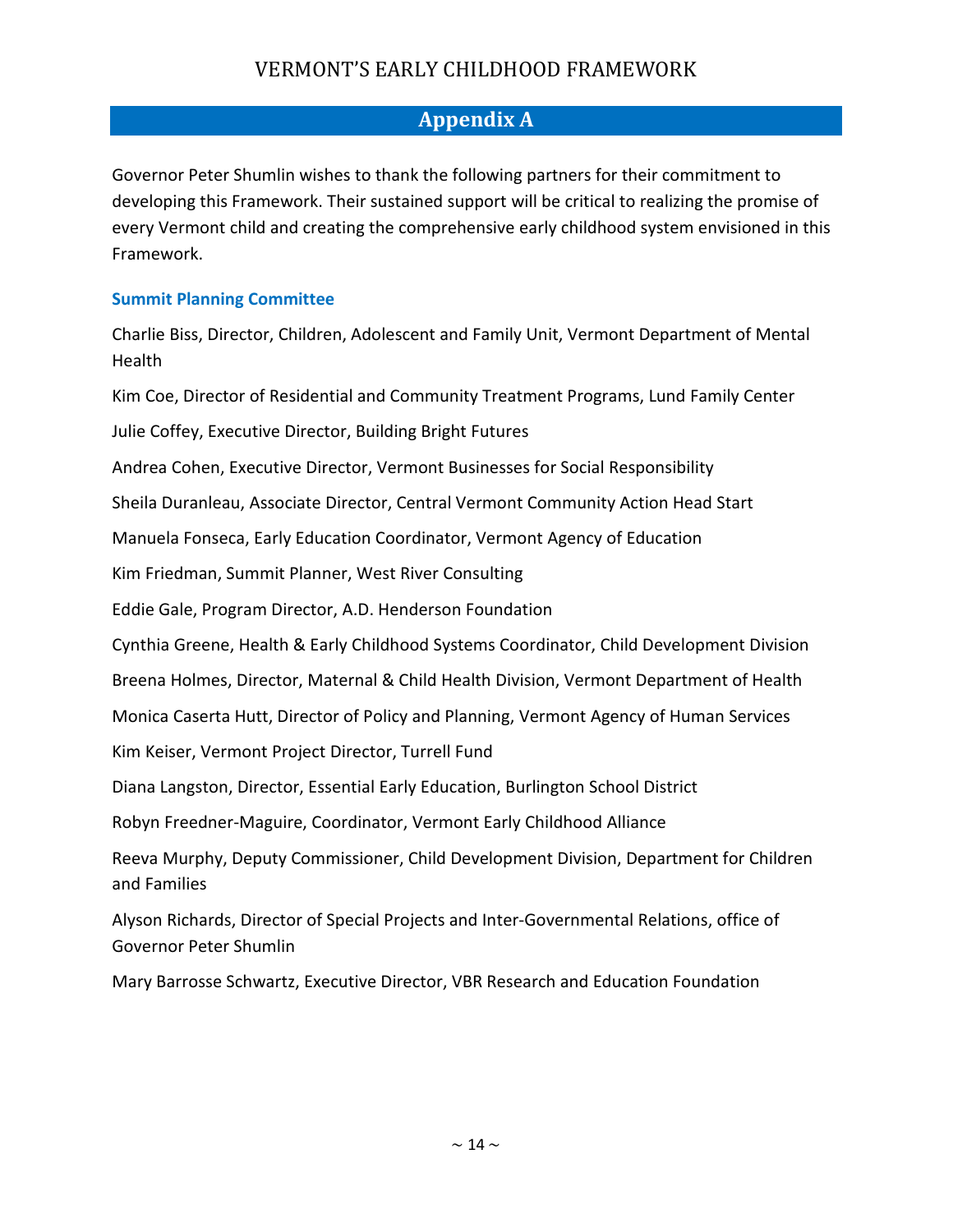#### Summit Family Advisory Committee

Ernestine Abel, Burlington (Chittenden) Sarah Alberghini Winters, Berlin (Washington) Elizabeth Burt, Moretown (Washington) Emerald Drake, St Albans (Franklin) Angie Gentley, Northfield, VT (Washington) David Hoyer, Brattleboro (Windham) Alicia Maddox, White River Junction (Windsor) Kristin Paya, Barre Town (Washington) Heather Paye, East Corinth (Orange) Jessica Poirier, St Albans (Franklin) Woden Teachout, Middlesex (Washington) Shelly Waterman, Burlington (Chittenden) Amie Whitcomb, Starksboro (Addison)

#### Additional State Partners

Melissa Bailey, Director, Integrated Family Services, Vermont Agency of Human Services

Laurie Hurlburt, Executive Office Manager, Secretary's Office, Vermont Agency of Human **Services** 

Leslie Mitrano, Part C Early Intervention, Child Development Division, Department for Children and Families

Doug Racine, Secretary, Vermont Agency of Human Services

Dru Roessle, Manager of Policy and Strategic Implementation, Vermont Agency of Human Services

Armando Vilaseca, Secretary, Vermont Agency of Education

Dave Yacovone, Commissioner, Vermont Department for Children and Families

Race To the Top-Early Learning Challenge Drafting Team (not listed under Summit Planning Committee)

Ben Allen, Vermont Head Start Collaboration Director, Vermont Department for Children and Families

Karin Edwards, Director of Student Support, Vermont Agency of Education

 $\sim$  15  $\sim$